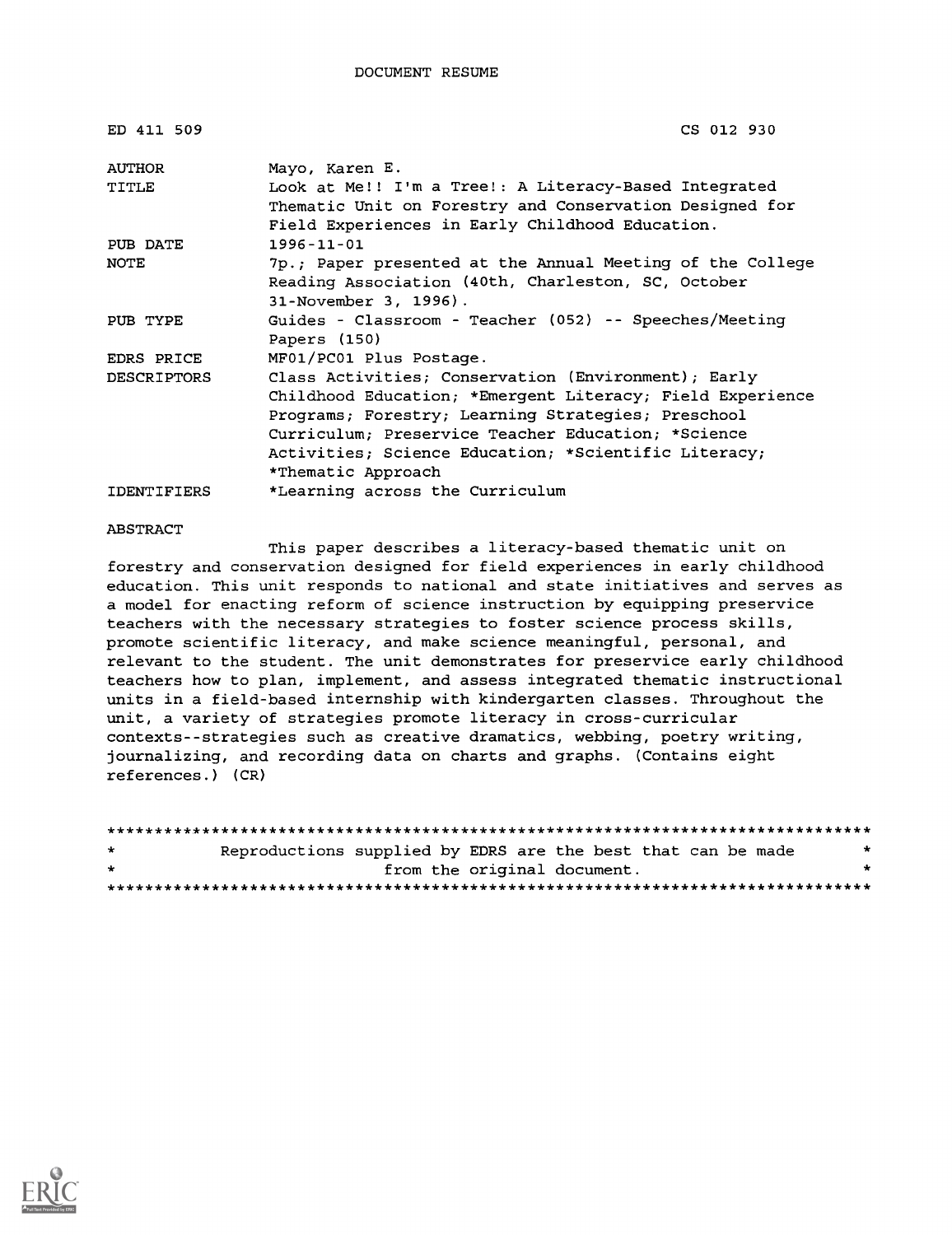# Look at Me!! I'm A Tree!: A Literacy-based Integrated Thematic Unit on Forestry and Conservation Designed for Field Experiences in Early Childhood Education

U.S. DEPARTMENT OF EDUCATION<br>Office of Educational Research and Improvement<br>EDUCATIONAL RESOURCES INFORMATION CENTER (ERIC)<br>In This document has been reproduced as received from the person or organization originating it.

Minor changes have been made to improve reproduction quality.

Points of view or opinions stated in this document do not necessarily represent official OERI position or policy. "PERMISSION TO REPRODUCE THIS MATERIAL HAS BEEN GRANTED BY

a

TO THE EDUCATIONAL RESOURCES INFORMATION CENTER (ERIC)."

## Dr. Karen E. Mayo East Texas Baptist University

## A Paper Presentation for the 40th Annual Conference of the College Reading Association

November 1, 1996

Charleston, S.C.

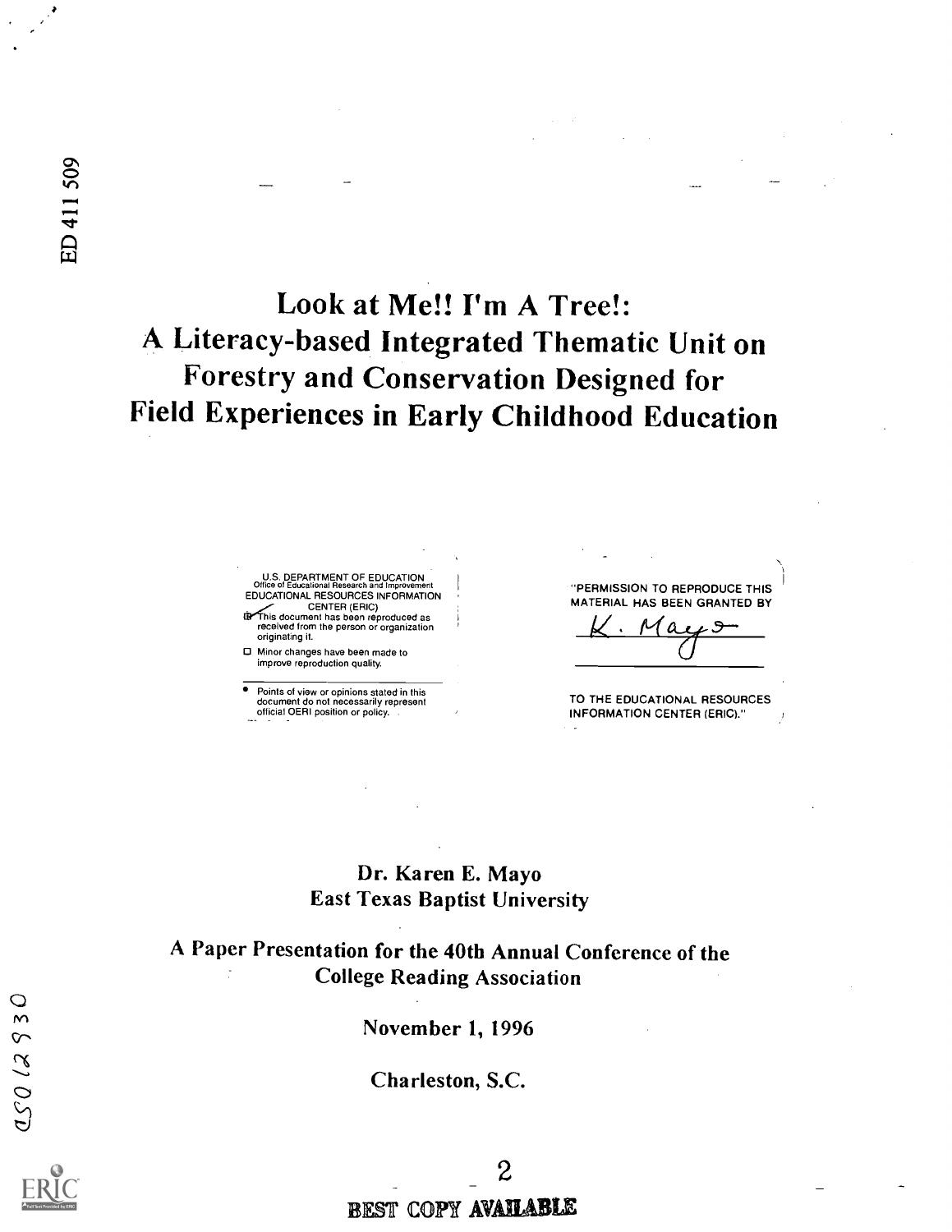Look at Me!! I'm A Tree!: A Literacy-based Integrated Thematic Unit on Forestry and Conservation Designed for Field Experiences in Early Childhood Education

Karen E. Mayo

#### Background

During the last quarter of a century, national standardized test scores among high school students have fallen sharply in mathematics and science. Likewise, the number of students choosing careers in engineering, science, and mathematics has decreased steadily. Widescale investigations of science classes reveal that nearly a third of the nation's teachers lack adequate training in science and science education (Fort, 1993). It comes as no surprise that students complain of being bored and uninterested in science (Goodlad, 1984; JBeily, 1994).

These findings have caused an outbreak of several federallyfunded agencies, such as the U.S. Department of Education, the Association for the Advancement of Science, and the National Science Foundation to unite efforts and wage war on scientific illiteracy in this country (Carnegie Commission on Science, Technology, and Government, 1991). With the Congressional mandate of GOALS 2,000, the federally-funded Project 2061: Benchmarks for Scientific Literacy, and the publication of the 1996 National Standards for Science, our nation's schools have their work cut out for them in reforming the nature of science instruction into meaningful, stimulating hands-on experiences (Disinger, 1990; Haury, 1993; Mayer, 1993).



3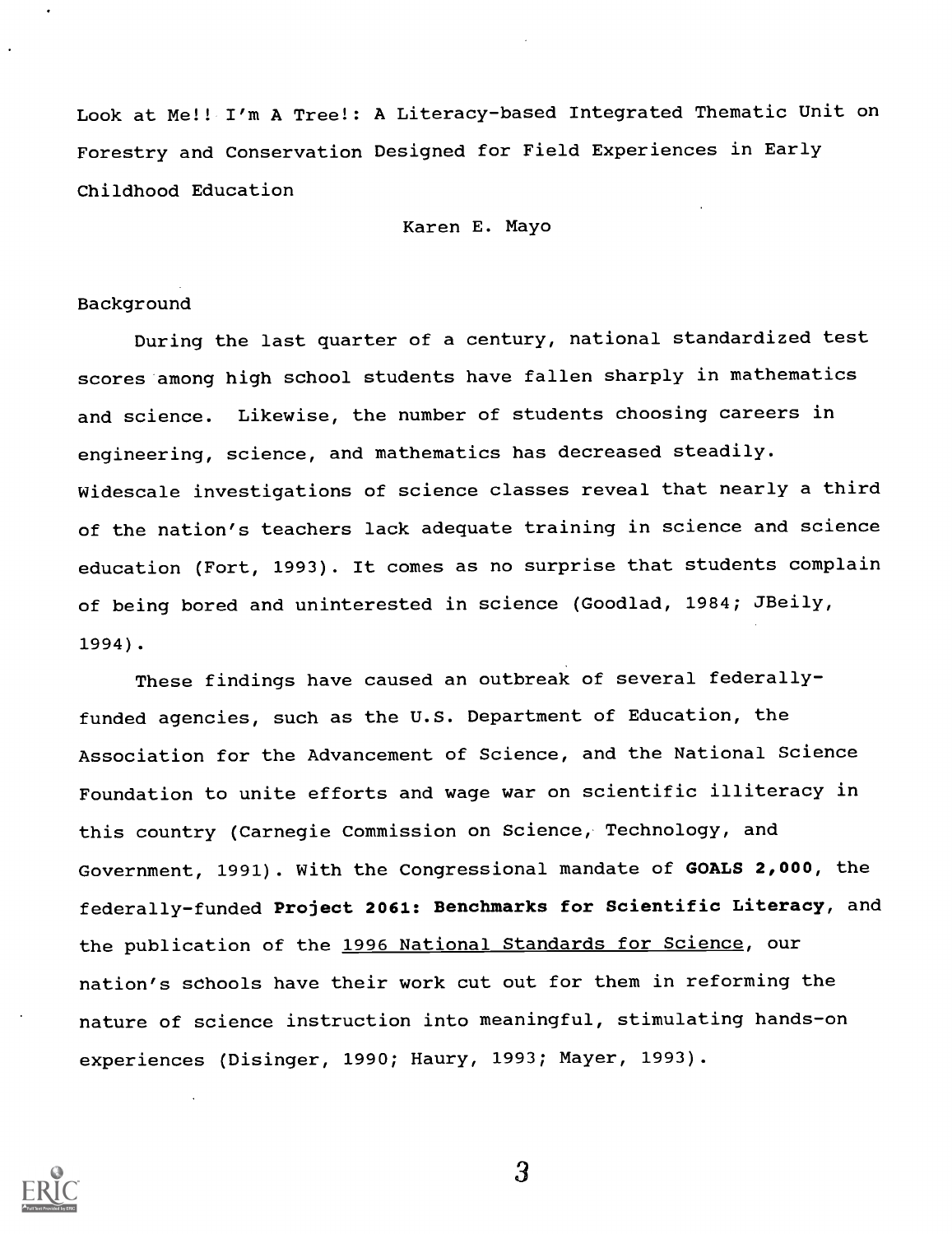#### Rationale

One suggested method of effecting systemic reform in science instruction may occur at the preservice level. It is hypothesized that through exemplary teacher education programs, preservice educators can be successfully trained in effective strategies for teaching science. This unit responds to national and state initiatives and serves as a model for enacting reform of science instruction by equipping preservice teachers with the necessary strategies to foster science process skills, promote scientific literacy and make science meaningful, personal, and relevant to the student (JBeily, 1994).

#### Description

"Look at Me!! I'm a Tree!" demonstrates for preservice early childhood teachers how to plan, implement, and assess integrated thematic instructional units in a field-based internship with kindergarten classes. During the first twelve weeks of the semester, the university students participate in hands-on demonstrations of each week's lesson during their regular university "lecture". The preservice early childhood teachers then deliver the instruction weekly in a small group setting with two or three kindergarten children. The university professor supervises the site-based instruction by monitoring and rotating in and out of the two early childhood classrooms.

University students maintain a course portfolio which contains their lesson plans for each week, anecdotal records of the students' responses to the activities, and the preservice teachers' reflections.



4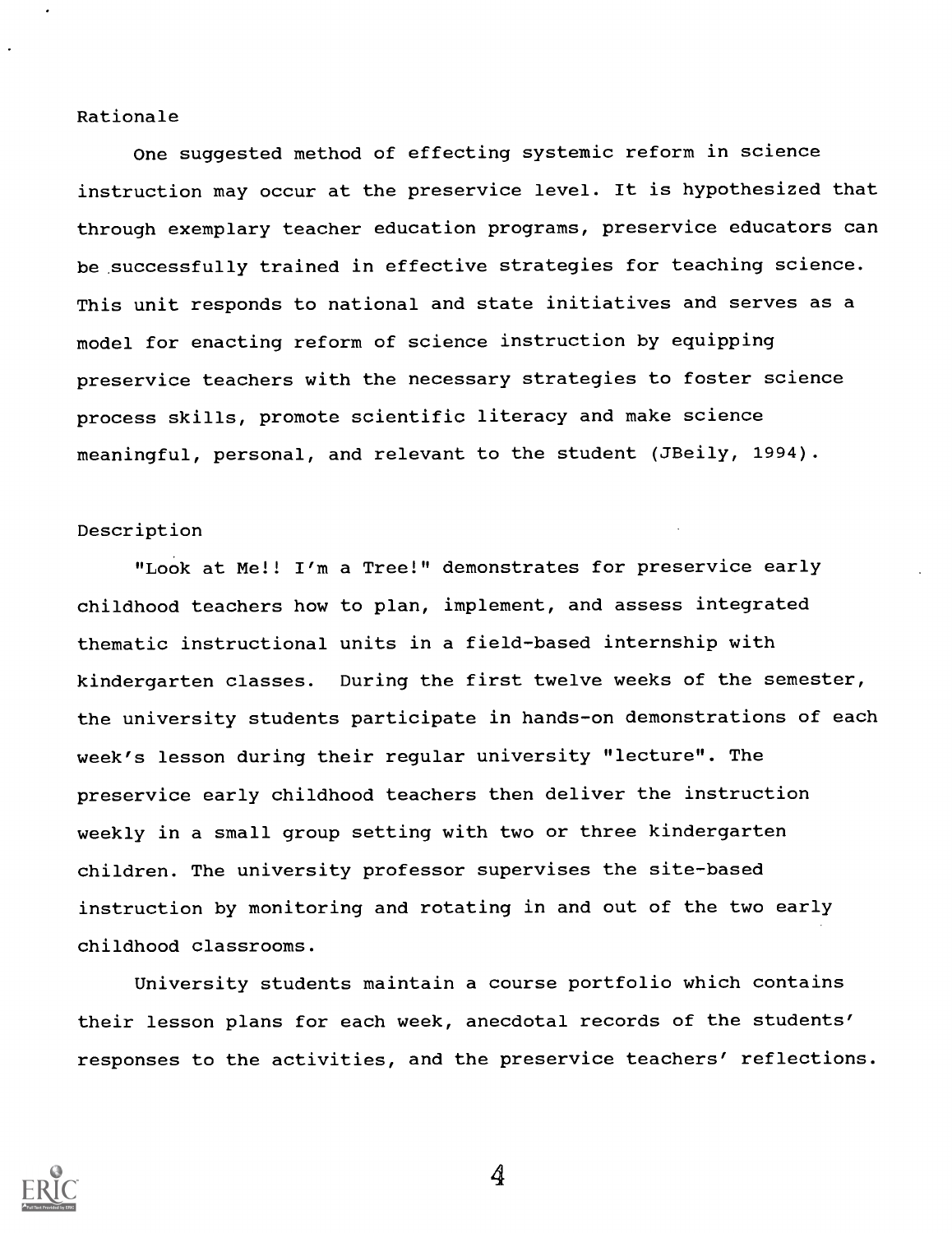The kindergarten students' work is compiled and bound into individual book form at the end of the semester.

#### Content

The thematic unit, "Look at Me! I'm a Tree!!" is designed to promote the acquisition of scientific concepts related to forestry and conservation. The unit begins with the university students offering a retelling of Shel Silverstein's book, The Giving Tree. The kindergarten students are engaged in listening and responding to this story. Also, on the first day, the students adopt-a-tree to observe and monitor during the semester.

Throughout the unit, a variety of strategies promote literacy in cross-curricular contexts. Some of these, for example, are creative dramatics, webbing, mnenomic strategies to promote vocabulary and oral language development, poetry writing, journalizing, and recording and interpreting data on charts and graphs. These activities foster emergent literacy through scientific investigation. The unit is culminated with a tree-planting ceremony on the school campus.

#### Conclusion

Through this internship experience, preservice early childhood teachers gain insight into the nature of integrated thematic instruction and its significance in teaching young learners. The interns learn how to take young students outdoors safely for hands-on science instruction. They discover ways to promote concept attainment and foster emergent scientific literacy. The preservice teachers also gain confidence and expertise in teaching science as inquiry. Above



5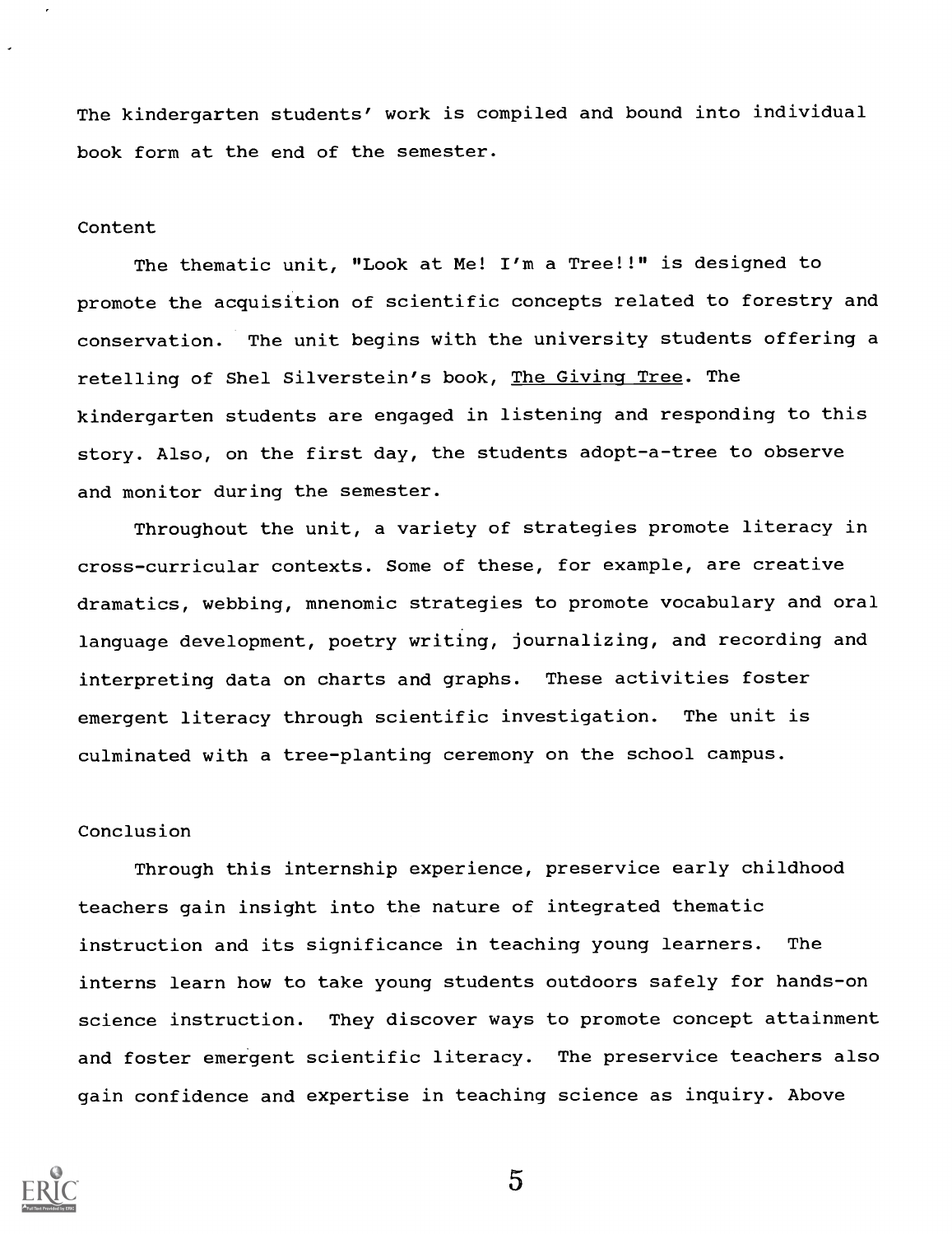all, they become aware of the necessity of introducing and reinforcing scientific concepts through relevant and meaningful experiences.

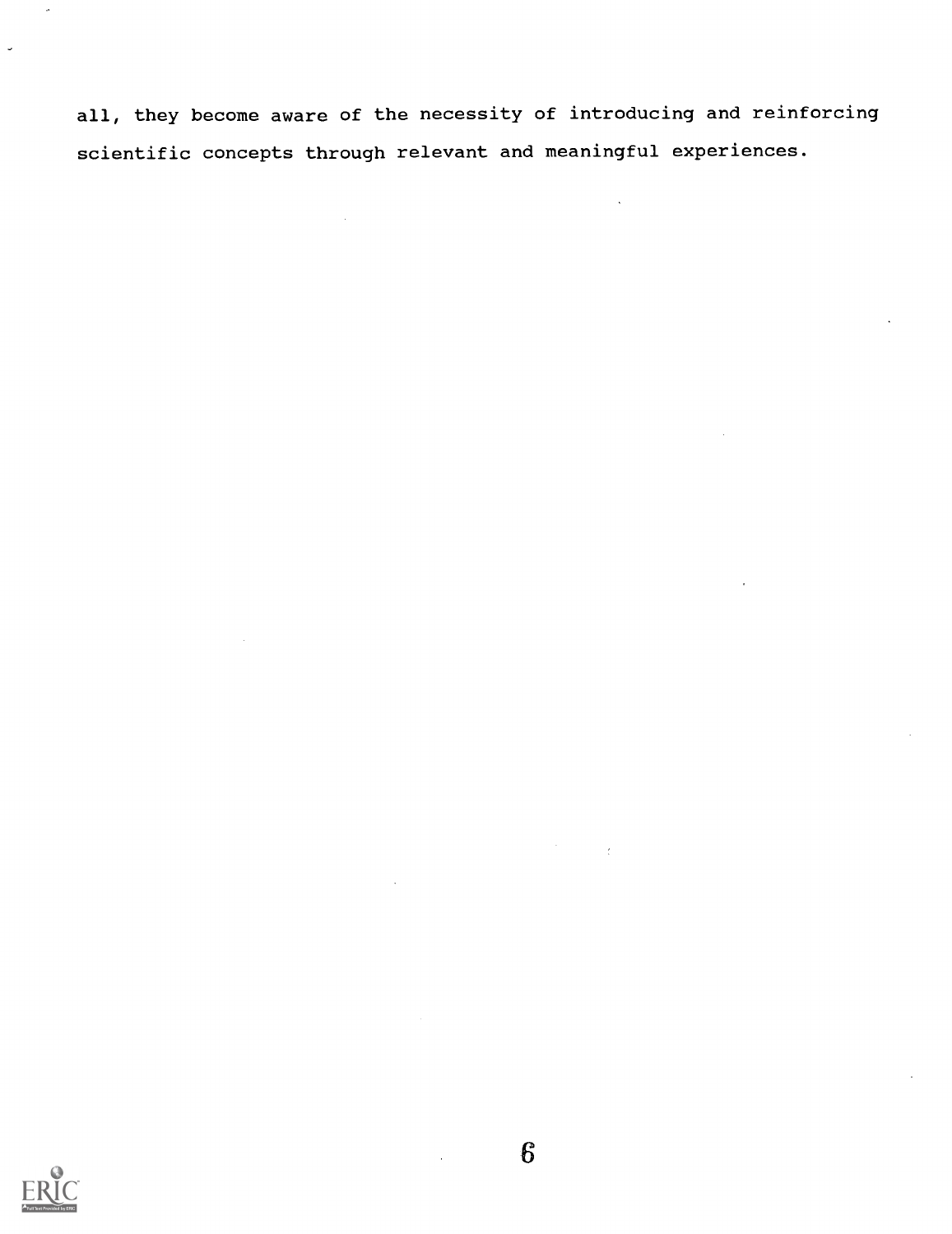#### Bibliography

- Carnegie Commission on Science, Technology, and Government. (1992). Enabling the future: Linking science and technology to societal goals. (Research Report No. ISBN-1-881054-02-0). New York, NY
- Commission on Excellence in Education. (1983). A Nation at Risk: The imperative for educational reform. Washington, D.C.: Supt. of Documents.
- Disingcr, J.F. (1990). Teaching creative thinking through environmental education (Report No. EDO-SE-0-33). Washington, D.C.: Office of Educational Research and Improvement. (ERIC Document Reproduction Service No. ED 331-699).
- Fort, D.C. (1993). Science shy, science savvy, science smart. Phi Delta Kappan, 74, 674-683.
- Goodlad, J.I. (1984). A place called school: Prospects for the future. New York: McGraw-Hill.
- Haury, D.L. (1993). Teaching science through inquiry. (Report No. EDO-SE-93-4). Columbus, OH: ERIC Clearinghouse for Science, Mathematics, and Environmental Education. (ERIC Document Reproduction Service No. ED 359 048).
- Jbeily, K. (1994). Successful science staff development: What is it like? How to go about providing it. Austin, TX: Texas Education Agency.
- Mayer, V.J. (1993). Earth systems education (Report No. EDO-SE-93-2). Columbus, OH: ERIC Clearing house for Science, Mathematics, and Environmental Education. (ERIC Document Reproduction Service No. 359 049).

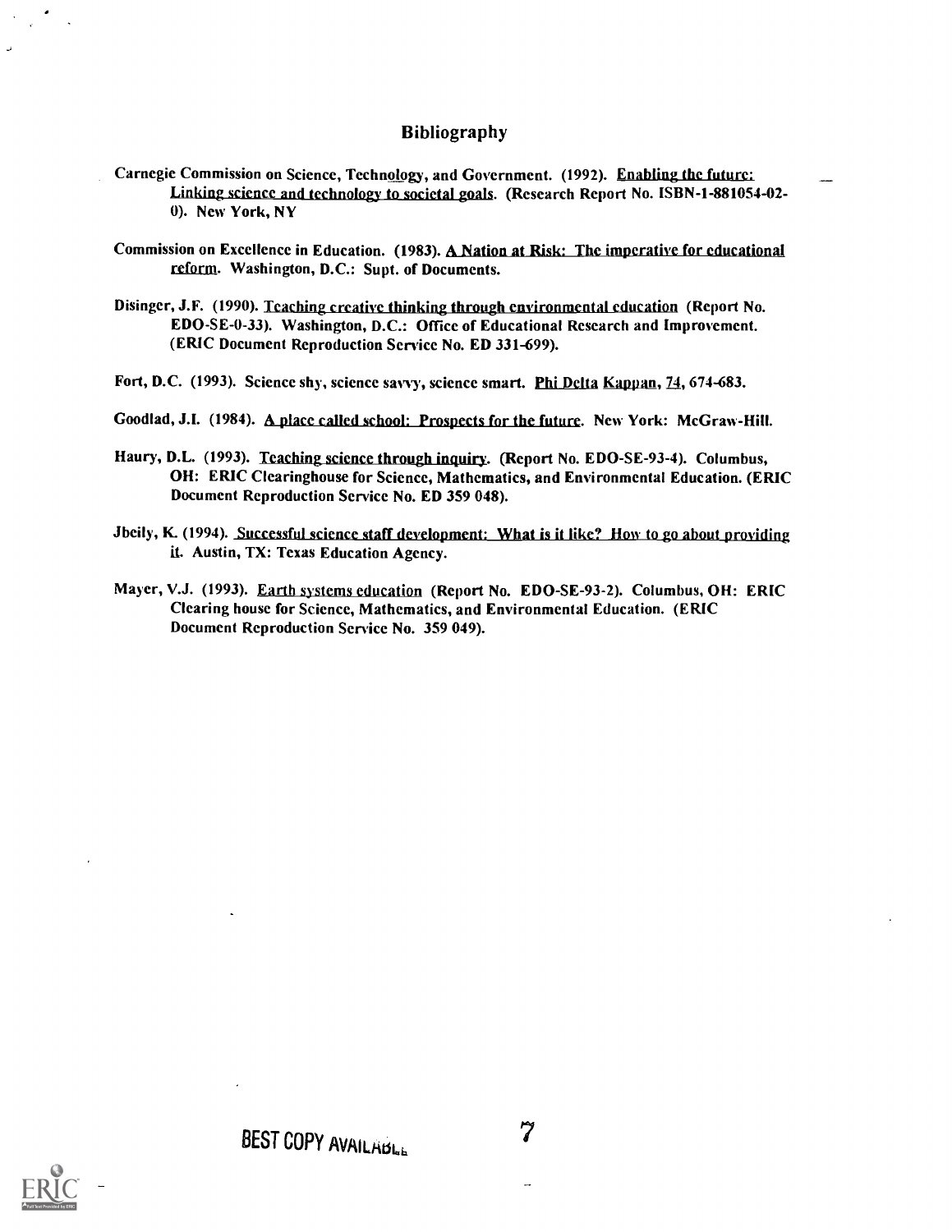Would you like to put your paper in ERIC? Please send us a clean, dark copy!



z Educational Resources Information Center (ERIC) U.S. Department of Education Office of Educational Research and Improvement (OERI)



REPRODUCTION RELEASE

(Specific Document)

## I. DOCUMENT IDENTIFICATION:

| Tille: Paper presented at the 40th College Reading Association (Charleston) Conference |                          |  |  |  |
|----------------------------------------------------------------------------------------|--------------------------|--|--|--|
| Look at Me! I'm a Thee: a Literacy-Based, etc.                                         |                          |  |  |  |
| Author(s): Karen E. Mayo, Ed.D.                                                        |                          |  |  |  |
| <b>Corporate Source:</b>                                                               | <b>Publication Date:</b> |  |  |  |
| Car Bres Committee Commission                                                          | October 31-Nov. 3, 1996  |  |  |  |

### II. REPRODUCTION RELEASE:

In order to disseminate as widely as possible timely and significant materials of interest to the educational community, documents announced in the monthly abstract journal of the ERIC system, Resources in Education (RIE), are usually made available to users in microfiche, reproduced paper copy, and electronic/optical media, and sold through the ERIC Document Reproduction Service (EDRS) or other ERIC vendors. Credit is given to the source of each document, and, if reproduction release is granted, one of the following notices is affixed to the document.

If permission is granted to reproduce and disseminate the identified document, please CHECK ONE of the following two options and sign at the bottom of the page.  $\label{eq:1} \frac{1}{\sqrt{2}}\int_{0}^{1} \frac{1}{\sqrt{2}}\left(\frac{1}{\sqrt{2}}\right)^{2} \left(\frac{1}{\sqrt{2}}\right)^{2} \left(\frac{1}{\sqrt{2}}\right)^{2} \left(\frac{1}{\sqrt{2}}\right)^{2} \left(\frac{1}{\sqrt{2}}\right)^{2} \left(\frac{1}{\sqrt{2}}\right)^{2} \left(\frac{1}{\sqrt{2}}\right)^{2} \left(\frac{1}{\sqrt{2}}\right)^{2} \left(\frac{1}{\sqrt{2}}\right)^{2} \left(\frac{1}{\sqrt{2}}\right)^{2} \left(\frac{$  $\frac{1}{2}$  $\sim 10^{11}$  km s  $^{-1}$  $\mathbb{R}^2$  $\mathbb{R}^2$ 

| affixed to all Level 1 documents.<br><b>PERMISSION TO REPRODUCE AND</b><br><b>DISSEMINATE THIS MATERIAL</b>       | The sample sticker shown below will be<br>affixed to all Level 2 documents<br>PERMISSION TO REPRODUCE AND<br><b>DISSEMINATE THIS</b>                                                                                                                                                                                                                                                                                                                                                                                        |                                                                                                                                                                                                                                      |  |
|-------------------------------------------------------------------------------------------------------------------|-----------------------------------------------------------------------------------------------------------------------------------------------------------------------------------------------------------------------------------------------------------------------------------------------------------------------------------------------------------------------------------------------------------------------------------------------------------------------------------------------------------------------------|--------------------------------------------------------------------------------------------------------------------------------------------------------------------------------------------------------------------------------------|--|
| TO THE EDUCATIONAL RESOURCES<br>INFORMATION CENTER (ERIC)                                                         | COPY HAS BEEN GRANTED BY<br>TO THE EDUCATIONAL RESOURCES<br><b>INFORMATION CENTER (ERIC)</b>                                                                                                                                                                                                                                                                                                                                                                                                                                | <b>Check here</b><br>For Level 2 Release:<br>Permitting reproduction in<br>microfiche $(4^{\circ} \times 6^{\circ} \text{ film})$ or<br>other ERIC archival media<br>(e.g., electronic or optical),<br>but <i>not</i> in paper copy. |  |
| Level 1                                                                                                           | Level 2                                                                                                                                                                                                                                                                                                                                                                                                                                                                                                                     |                                                                                                                                                                                                                                      |  |
| to reproduce is granted, but neither box is checked, documents will be processed at Level 1.                      | Documents will be processed as indicated provided reproduction quality permits. If permission                                                                                                                                                                                                                                                                                                                                                                                                                               |                                                                                                                                                                                                                                      |  |
|                                                                                                                   | "I hereby grant to the Educational Resources Information Center (ERIC) nonexclusive permission to reproduce and disseminate<br>this document as indicated above. Reproduction from the ERIC microfiche or electronic/optical media by persons other than<br>ERIC employees and its system contractors requires permission from the copyright holder. Exception is made for non-profit<br>reproduction by libraries and other service agencies to satisfy information needs of educators in response to discrete inquiries." |                                                                                                                                                                                                                                      |  |
|                                                                                                                   | Printed Name/Position/Title:<br>Dr. Karen E. Mayo; Assistant Professor                                                                                                                                                                                                                                                                                                                                                                                                                                                      |                                                                                                                                                                                                                                      |  |
| Karen EN) ago Edd                                                                                                 | Telephone:<br>:"FAX                                                                                                                                                                                                                                                                                                                                                                                                                                                                                                         |                                                                                                                                                                                                                                      |  |
| Suganization nonsess:<br>East Texns Baptist University<br>Dept of Teacher Education<br>1204 N. Grove Marshall, TX | $(903)935 - 7963 \times 439$ $(903)938 - 1705$<br>E-Mail Address:                                                                                                                                                                                                                                                                                                                                                                                                                                                           |                                                                                                                                                                                                                                      |  |
|                                                                                                                   | HAS BEEN GRANTED BY                                                                                                                                                                                                                                                                                                                                                                                                                                                                                                         | <b>MATERIAL IN OTHER THAN PAPER</b>                                                                                                                                                                                                  |  |